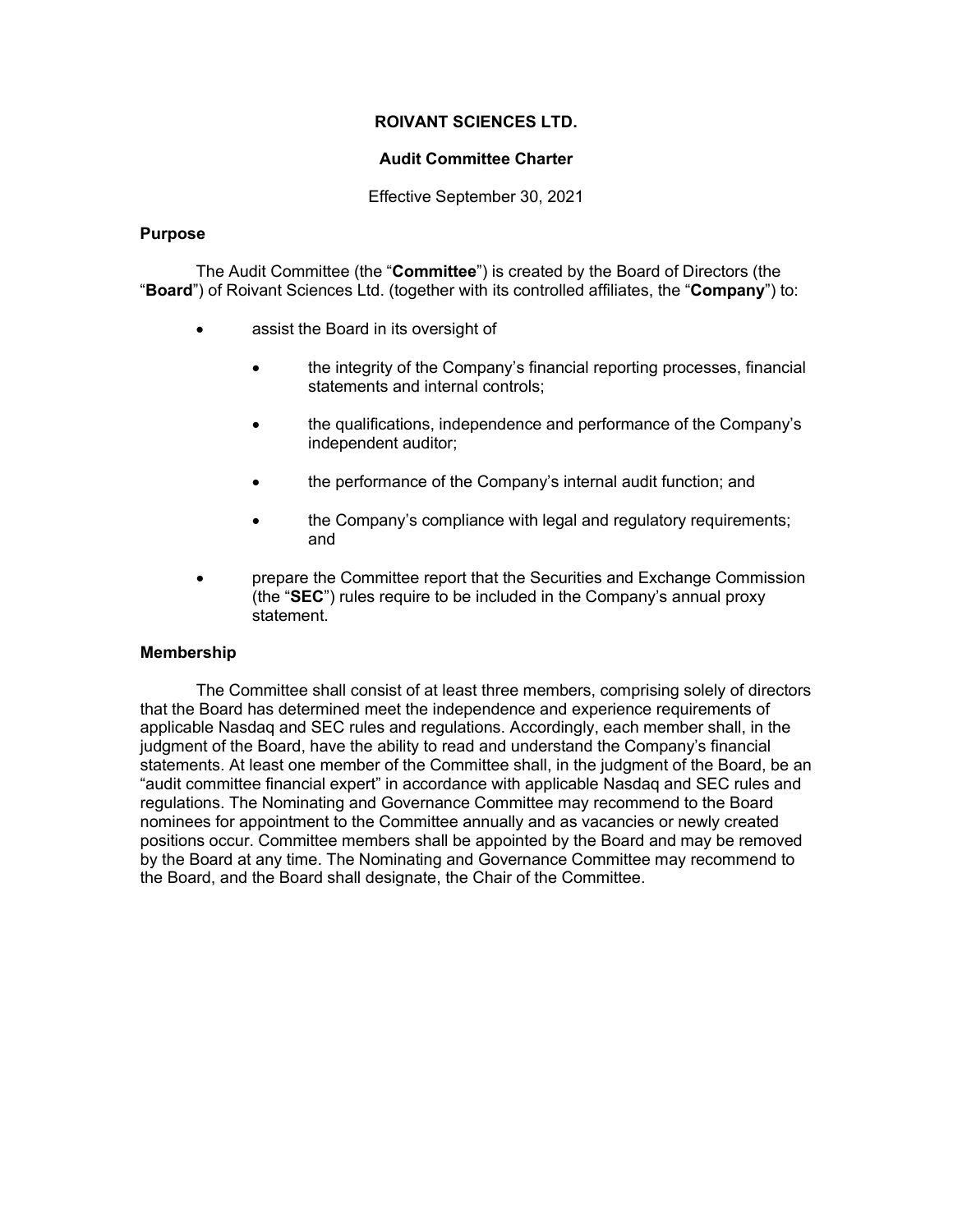## **Responsibilities**

The basic responsibility of the members of the Committee is to exercise their business judgment to act in what they reasonably believe to be in the best interests of the Company and its shareholders. In discharging that obligation, members shall be entitled to rely on the information provided to by the Company's senior executives and its outside advisors and auditors to the fullest extent permitted by law. In addition to any other responsibilities which may be assigned from time to time by the Board, the Committee shall be responsible for the following matters.

### *Independent Auditor*

- The Committee shall be directly responsible for the appointment, compensation, retention, termination, and oversight of the work of any accounting firm engaged for the purpose of preparing or issuing an audit report or performing other audit, review, attest or similar services for the Company (subject, if applicable, to any required shareholder ratification). Each such accounting firm shall report directly to the Committee.
- Before the independent auditor is engaged by the Company (including one of its subsidiaries) to render audit services or non-audit services, the Committee shall pre-approve the engagement (including the fees and terms thereof) as required by the rules and regulations of the SEC and pursuant to the preapproval policies and procedures established by the Committee. The Committee may delegate its authority to pre-approve services to one or more Committee members, provided that such designees present any such approvals to the full Committee at the next Committee meeting.
- The Committee shall discuss with the independent auditor its responsibilities under generally accepted auditing standards, review and approve the planned scope and timing of the independent auditor's annual audit plan(s) and discuss significant findings from the audit and any problems or difficulties encountered, including any restrictions on the scope of the auditor's activities or on access to requested information, and any significant disagreements with management.
- The Committee shall evaluate the independent auditor's qualifications, performance and independence, and shall present its conclusions with respect to the independent auditor to the full Board on at least an annual basis. As part of such evaluation, at least annually, the Committee shall:
	- obtain and review a report or reports from the Company's independent auditor:
		- describing the independent auditor's internal quality-control procedures;
		- describing any material issues raised by (i) the most recent internal quality-control review, peer review or Public Company Accounting Oversight Board ("**PCAOB**") review, of the independent auditing firm, or (ii) any inquiry or investigation by governmental or professional authorities, within the preceding five years, regarding one or more independent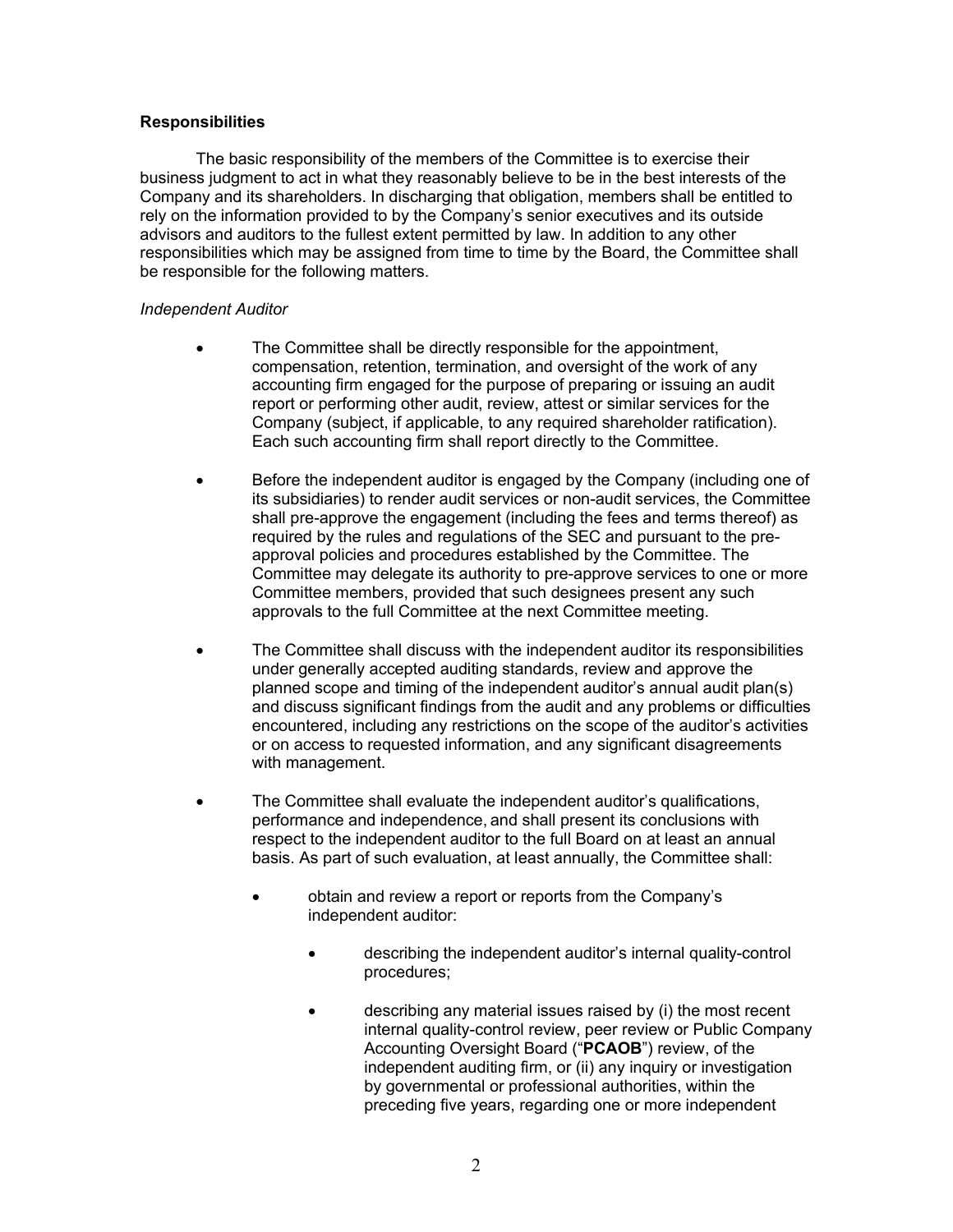audits carried out by the auditing firm; and any steps taken to deal with any such issues;

- describing all relationships between the independent auditor and the Company, as disclosed in the written statement provided by the independence auditors in accordance with the requirements of PCAOB Rule 3526, as modified or supplemented, which may impact the independence of the independent auditors and taking, or recommend that the Board take appropriate action, if needed, to oversee the independent auditors; and
- assuring that Section 10A of the Securities Exchange Act of 1934, as amended, has not been implicated.
- review and evaluate the lead audit partner of the independent auditor team(s);
- confirm and evaluate the rotation of the audit partners on the audit engagement team as required by law;
- consider whether the independent auditor should be rotated, so as to assure continuing auditor independence; and
- obtain the opinion of management of the independent auditor's performance.
- The Committee shall establish policies for the Company's hiring of current or former employees of the independent auditor.

# *Internal Auditors*

- At least annually, the Committee shall evaluate the performance, responsibilities, budget and staffing of the Company's internal audit function. Such evaluation shall include a review of the responsibilities, budget and staffing of the Company's internal audit function with the independent auditor.
- At least annually, the Committee shall evaluate the performance of the senior officer or officers responsible for the internal audit function of the Company, and make recommendations to the Board and management regarding the responsibilities, retention or termination of such officer or officers.

## *Financial Statements; Disclosure and Other Risk Management and Compliance Matters*

• The Committee shall meet to review and discuss with management and the independent auditor the annual audited financial statements and unaudited quarterly financial statements, including reviewing the Company's specific disclosures under "Management's Discussion and Analysis of Financial Condition and Results of Operations," prior to the filing of the Company's Form 10-K or Form 10-Q with the SEC;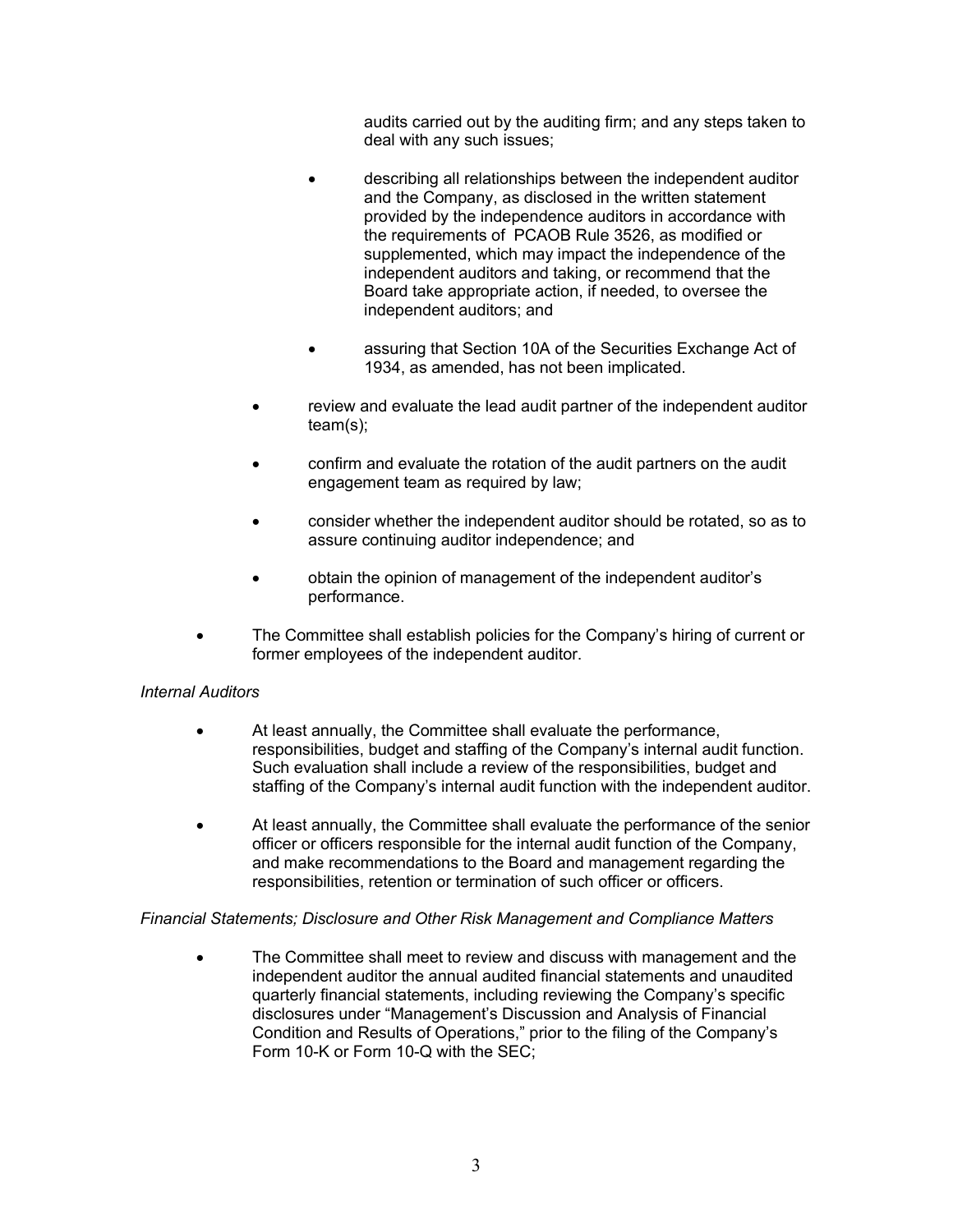- The Committee shall review with management, the internal auditors and the independent auditor, in separate meetings whenever the Committee deems appropriate:
	- any analyses or other written communications prepared by management and/or the independent auditor setting forth significant financial reporting issues and judgments made in connection with the preparation of the financial statements, including analyses of the effects of alternative Generally Accepted Accounting Principles ("**GAAP**") methods on the financial statements;
	- the critical accounting policies and practices of the Company;
	- the effect of regulatory and accounting initiatives, as well as offbalance sheet transactions and structures, on the Company's financial statements; and
	- any major issues regarding accounting principles and financial statement presentations, including any significant changes in the Company's selection or application of accounting principles.
- The Committee, or the Chair of the Committee, shall review the Company's earnings press releases prior to public dissemination, the type and presentation of information included in the Company's earnings press releases, as well as financial information and earnings guidance provided to analysts and rating agencies, paying particular attention to the use of non-GAAP financial information.
- The Committee shall, in conjunction with the Principal Executive Officer, Principal Financial Officer and Principal Accounting Officer of the Company, review the Company's disclosure controls and procedures and internal control over financial reporting. The review of internal control over financial reporting shall include whether there are any significant deficiencies and material weaknesses in the design or operation of internal control over financial reporting which are reasonably likely to affect the Company's ability to record, process, summarize and report financial information and any fraud involving management or other employees with a significant role in internal control over financial reporting. The Committee shall also review any special audit steps adopted in light of material control deficiencies.
- The Committee shall review and discuss with the independent auditor any audit problems or difficulties and management's response thereto, including those matters required to be discussed with the Committee by the auditor pursuant to established auditing standards, as amended, such as:
	- any restrictions on the scope of the independent auditor's activities or on access to requested information;
	- any accounting adjustments that were noted or proposed by the auditor but were not adopted or reflected;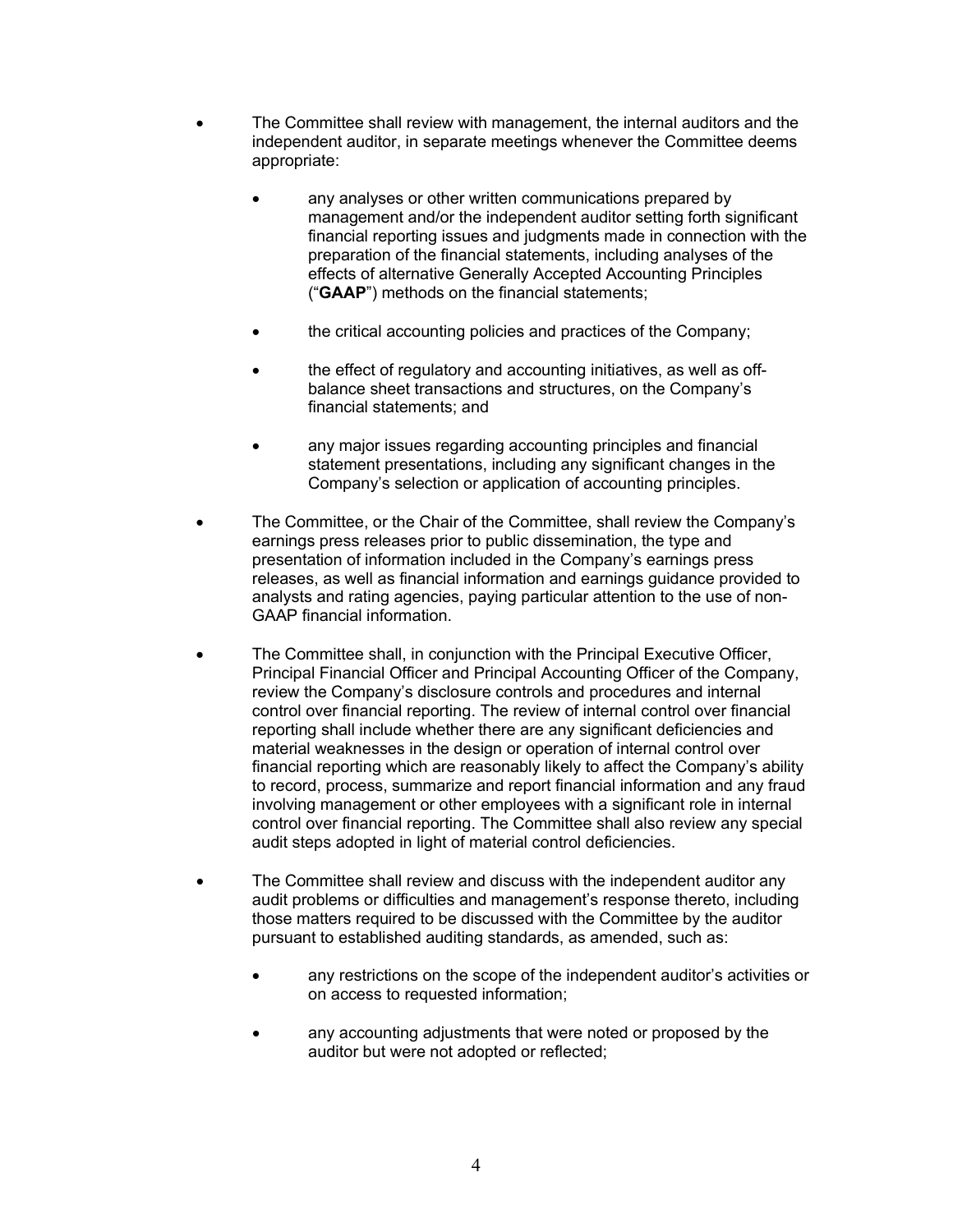- any communications between the audit team and the audit firm's national office regarding auditing or accounting issues presented by the engagement;
- any management or internal control letter issued, or proposed to be issued, by the auditor; and
- any significant disagreements between management and the independent auditor.
- In connection with its oversight responsibilities, the Committee shall be directly responsible for the resolution of disagreements between management and the auditor regarding the Company's financial reporting.
- The Committee shall review the Company's policies and practices with respect to risk assessment and risk management, including discussing with management the Company's major financial risk exposures and the steps that have been taken to monitor and control such exposures.
- The Committee shall establish procedures for:
	- the receipt, retention and treatment of complaints received by the Company regarding accounting, internal accounting controls or auditing matters; and
	- the confidential, anonymous submission by employees of the Company of concerns regarding questionable accounting or auditing matters.
- The Committee shall prepare the Committee report that the SEC rules require to be included in the Company's annual proxy statement.
- The Committee shall review the Company's compliance with laws and regulations, including major legal and regulatory initiatives. The Committee shall also review any major litigation or investigations against the Company that may have a material impact on the Company's financial statements. The Committee shall meet and discuss these matters with management and others as appropriate, including the General Counsel of the Company.
- The Committee shall review, and if appropriate, approve related party transactions in accordance with the Company's Related Person Transaction Policy.

# *Reporting to the Board*

• The Committee shall report to the Board periodically. This report shall include a review of any issues that arise with respect to the quality or integrity of the Company's financial statements, the Company's compliance with legal or regulatory requirements, the independence and performance of the Company's independent auditor, the performance of the internal audit function and any other matters that the Committee deems appropriate or is requested to include by the Board.